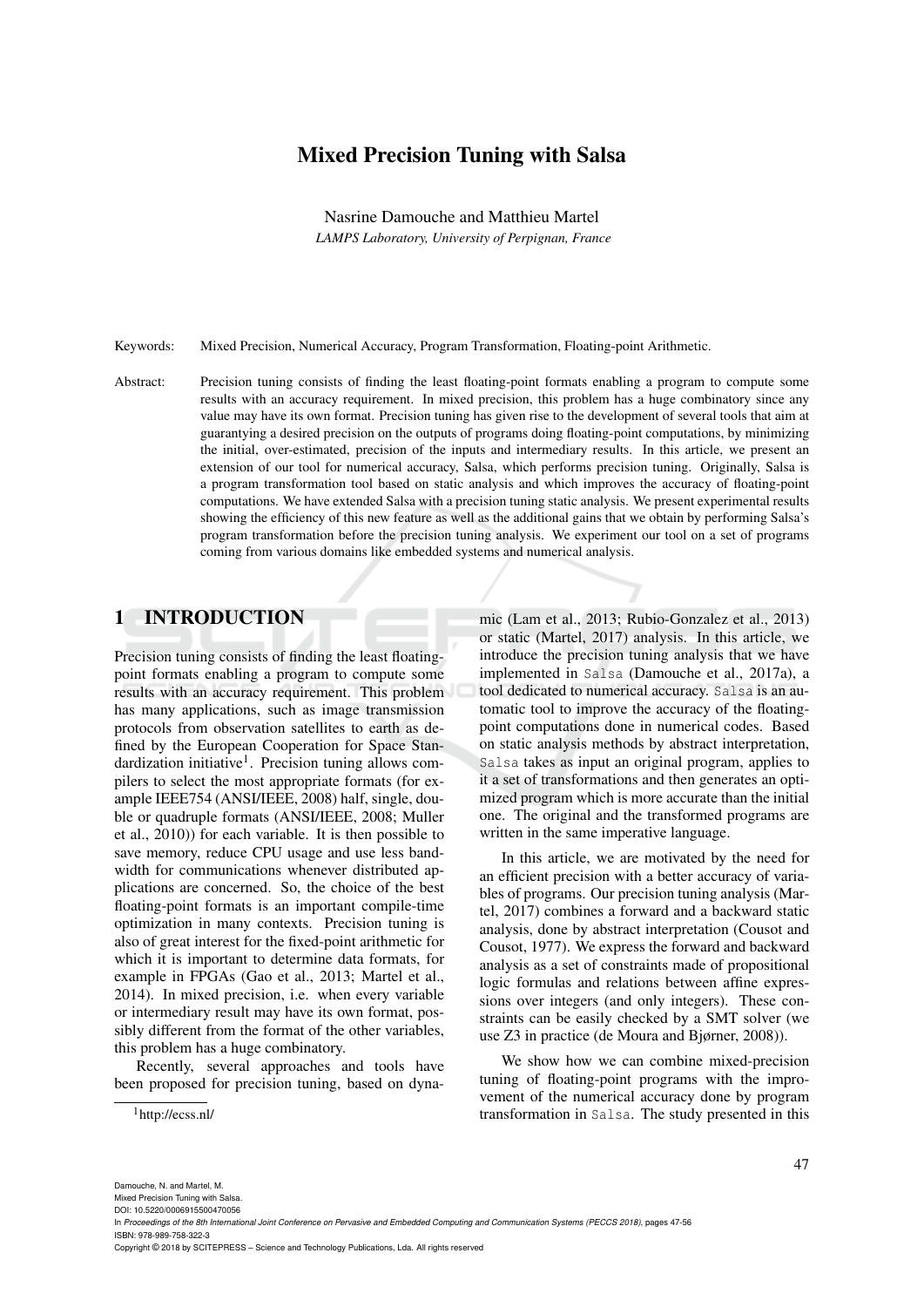article use a benchmark of programs coming from embedded systems and numerical analysis. We focus in basic computation bricks such as PID controllers, matrix-vector product or polynomial evaluation. We consider several precisions (half, single double precision (ANSI/IEEE, 2008)), We show that if we initially set all the variables at a given precision and if we require that the result of the computation has half the precision of the inputs (e.g input in double precision and result in single precision) then our tuning precision module reduce the format of the inputs by an average factor of 60% This factor is even improved if we transform the original program in order to improve its numerical accuracy. Our experiments also show that the tuning analysis time is very short which is important in order to embed it inside a compiler.

In this article, we focus on the accuracy of computations and we omit other problems related to runtime-errors (Barr et al., 2013; Bertrane et al., 2011). In particular, overflows are not considered. In practice, a static analysis computing the ranges of the variables and rejecting programs which possibly contain overflows is done before our precision tuning analysis.

This article is organized as follows. In Section 2, we give a brief description of the floating-point arithmetic and we introduce the former work on mixed-precision. We present in Section 3 the Salsa tool and the precision tuning analysis implemented in Salsa. In Section 4, we illustrate our approach on various programs and then we discuss the results obtained. Conclusion and future work are given in Section 5.

#### 2 PRELIMINARY ELEMENTS

In this section we introduce some background material. A brief overview of the IEEE754 Standard is given in Section 2.1 and related work is discussed in Section 2.2.

## 2.1 Elements of Floating-point Arithmetic

We introduce here some elements of floating-point arithmetic (ANSI/IEEE, 2008; Muller et al., 2010). First of all, a *floating-point number x* in base β is defined by

$$
x = s \cdot (d_0.d_1 \dots d_{p-1}) \cdot \beta^e = s \cdot m \cdot \beta^{e-p+1} \tag{1}
$$

where *s* ∈ {-1,1} is the sign,  $m = d_0d_1...d_{n-1}$  is the *significand*,  $0 \le d_i < \beta$ ,  $0 \le i \le p-1$ , *p* is the *precision* and *e* is the exponent,  $e_{min} \leq e \leq e_{max}$ .

| Format               | Name            | D   | e bits | $e_{min}$ | $e_{max}$ |
|----------------------|-----------------|-----|--------|-----------|-----------|
| Binary16             | Half prec.      | 11  |        | $-14$     | $+15$     |
| Binary32             | Single prec.    | 24  | 8      | $-126$    | $+127$    |
| Binary <sub>64</sub> | Double prec.    | 53  | 11     | $-1122$   | $+1223$   |
| Binary128            | Quadruple prec. | 113 | 15     | $-16382$  | $+16383$  |

Figure 1: Basic binary IEEE754 formats.

A floating-point number *x* is *normalized* whenever  $d_0 \neq 0$ . Normalization avoids multiple representations of the same number. The IEEE754 Standard also defines denormalized numbers which are floating-point numbers with  $d_0 = d_1 = \ldots = d_k = 0$ ,  $k < p-1$  and  $e = e_{min}$ . Denormalized numbers make underflow gradual (Muller et al., 2010). The IEEE754 Standard defines binary formats (with  $\beta = 2$ ) and decimal formats (with  $\beta = 10$ ). In this article, without loss of generality, we only consider normalized numbers and we always assume that  $\beta = 2$  (which is the most common case in practice). The IEEE754 Standard also specifies a few values for *p*, *emin* and *emax* which are summarized in Figure 1. Finally, special values also are defined: nan (Not a Number) resulting from an invalid operation,  $\pm \infty$  corresponding to overflows, and  $+0$  and  $-0$  (signed zeros).

The IEEE754 Standard also defines five rounding modes for elementary operations over floating-point numbers. These modes are towards −∞, towards +∞, towards zero, to the nearest ties to even and to the nearest ties to away and we write them  $\circ_{-\infty}$ ,  $\circ_{+\infty}$ ,  $\circ_{0}$ , ◦∼*<sup>e</sup>* and ◦∼*<sup>a</sup>* , respectively. The semantics of the elementary operations  $\diamond \in \{+, -, \times, \div\}$  is then defined by

$$
f_1 \diamond_{\circ} f_2 = \circ (f_1 \diamond f_2) \tag{2}
$$

where  $\circ \in \{\circ_{-\infty}, \circ_{+\infty}, \circ_{0}, \circ_{\sim_e}, \circ_{\sim_a}\}\)$  denotes the rounding mode. Equation (2) states that the result of a floating-point operation  $\diamond$  done with the rounding mode ◦ returns what we would obtain by performing the exact operation  $\diamond$  and next rounding the result using ○. The IEEE754 Standard also specifies how the square root function must be rounded in a similar way to Equation (2) but does not specify the roundoff of other functions like sin, log, etc.

We introduce hereafter two functions which compute the *u*nit in the *f* irst *p*lace and the *u*nit in the *l*ast *p*lace of a floating-point number. These functions are used further in this article to generate constraints encoding the way roundoff errors are propagated throughout computations. The ufp of a number *x* is

$$
\mathsf{ufp}(x) = \min \left\{ i \in \mathbb{N} \, : \, 2^{i+1} > x \right\} = \lfloor \log_2(x) \rfloor \quad . \tag{3}
$$

The ulp of a floating-point number which significand has size *p* is defined by

$$
\mathsf{ulp}(x) = \mathsf{ufp}(x) - p + 1 \tag{4}
$$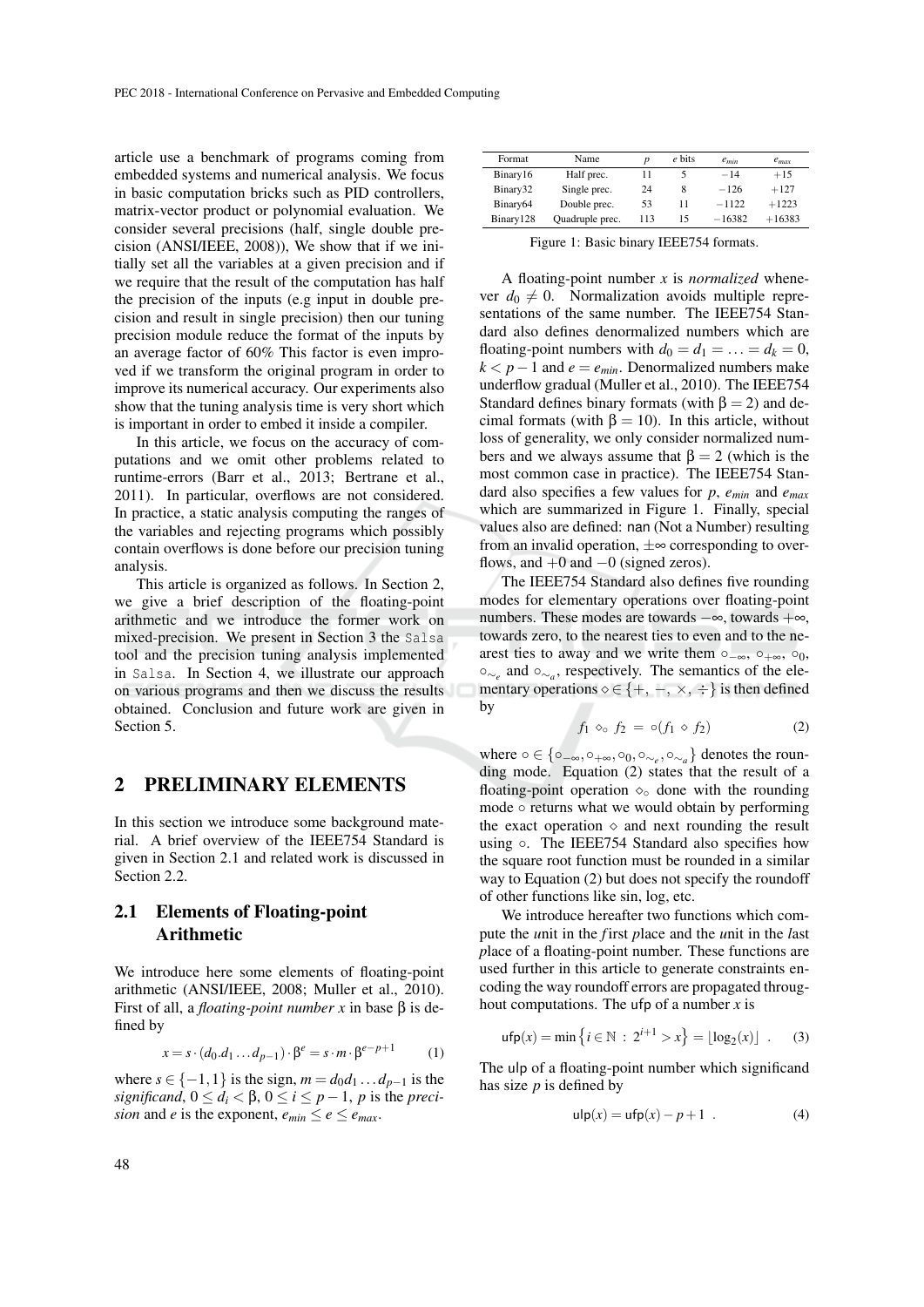The ufp of a floating-point number corresponds to the binary exponent of its most significant digit. Conversely, the ulp of a floating-point number corresponds to the binary exponent of its least significant digit. Note that several definitions of the ulp have been given (Muller, 2005).

### 2.2 Related Work

Several approaches have been proposed to determine the best floating-point formats as a function of the expected accuracy on the results. Darulova and Kuncak use a forward static analysis to compute the propagation of errors (Darulova and Kuncak, 2014). If the computed bound on the accuracy satisfies the postconditions then the analysis is run again with a smaller format until the best format is found. Note that in this approach, all the values have the same format (contrarily to our framework where each control-point has its own format). While Darulova and Kuncak develop their own static analysis, other static techniques (Goubault, 2013; Solovyev et al., 2015) could be used to infer from the forward error propagation the suitable formats. Chiang *et al.* (Chiang et al., 2017) have proposed a method to allocate a precision to the terms of an arithmetic expression (only). They use a formal analysis via Symbolic Taylor Expansions and error analysis based on interval functions. In spite of our linear constraints, they solve a quadratically constrained quadratic program to obtain annotations.

Other approaches rely on dynamic analysis. For instance, the Precimonious tool tries to decrease the precision of variables and checks whether the accuracy requirements are still fulfilled (Nguyen et al., 2016; Rubio-Gonzalez et al., 2013). Lam *et al* instrument binary codes in order to modify their precision without modifying the source codes (Lam et al., 2013). They also propose a dynamic search method to identify the pieces of code where the precision should be modified.

Finally other work focus on formal methods and numerical analysis. A first related research direction concerns formal proofs and the use of proof assistants to guaranty the accuracy of finite-precision computations (Boldo et al., 2015; Harrison, 2007; Lee et al., 2018). Another related research direction concerns the compile-time optimization of programs in order to improve the accuracy of the floating-point computation in function of given ranges for the inputs, without modifying the formats of the numbers (Damouche et al., 2017a; P. Panchekha and Tatlock, 2015).

## 3 THE SALSA TOOL

In this section, we introduce our tool, Salsa, for numerical accuracy optimization by program transformation. Section 3.1 presents the tool in general and, in Section 3.2, we describe the module dedicated to precision tuning.

#### 3.1 Overview of Salsa

Salsa is a tool that improves the numerical accuracy of programs based on floating-point arithmetic (Damouche and Martel, 2017). It reduces partly the round-off errors by automatically transforming C-like programs in a source to source manner. We have defined a set of intraprocedural transformation rules (Damouche et al., 2016a) like assignments, conditionals, loops, etc., and interprocedural transformation rules (Damouche et al., 2017b) for functions and other rules deal with arrays. Salsa relies on static analysis by abstract interpretation to compute variable ranges and round-off error bounds. It takes as first input ranges for the input variables of programs  $id \in [a, b]$ . These ranges are given by the user or coming from sensors. Salsa takes as second input a program to be transformed. Salsa applies the required transformation rules and returns as output a transformed program with better accuracy.

Salsa is composed of several modules. The first module is the parser that takes the original program in C-like language with annotations, puts it in SSA form and then returns its binary syntax tree. The second module consists in a static analyzer, based on abstract interpretation (Cousot and Cousot, 1977), that infers safe ranges for the variables and computes errors bounds on them. The third module contains the intraprocedural transformation rules. The fourth module implements the interprocedural transformation rules. The last module is the Sardana tool, that we have integrated in our Salsa and call it on arithmetic expressions in order to improve their numerical accuracy.

When transforming programs we build larger arithmetic expressions that we choose to parse in a different ways to find a more accurate one. These large expressions will be sliced at a given level of the binary syntactic tree and assigned to intermediary variables named TMP. Note that the transformed program is semantically different from the original one but mathematically are equivalent. In (Damouche et al., 2017a), we have introduced a proof by induction that demonstrate the correctness of our transformation. In other words, we have proved that the original and the transformed programs are equivalent.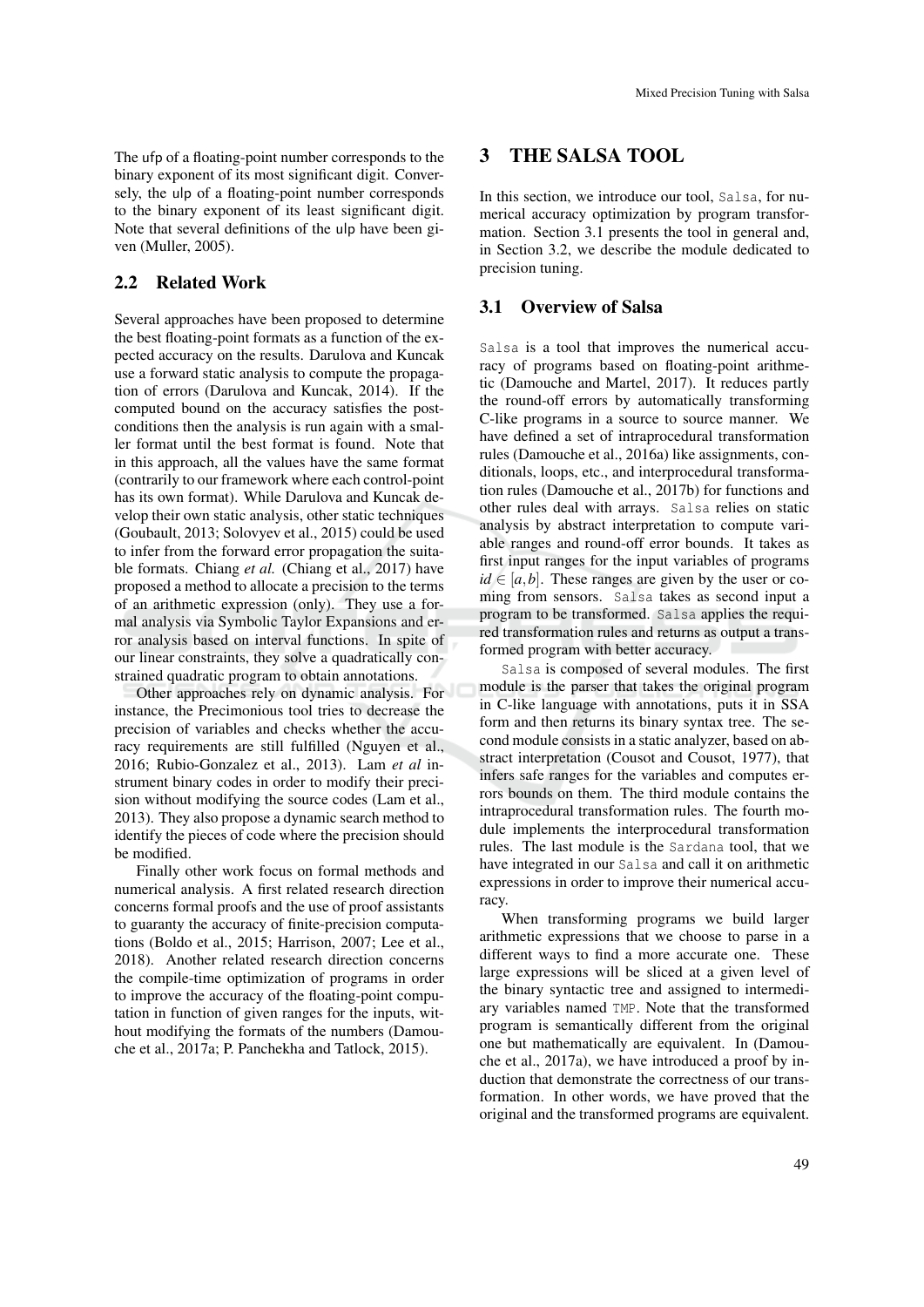PEC 2018 - International Conference on Pervasive and Embedded Computing

```
kp = 0.194;
kd = 0.028;invdt = 10.0;
m = [-1.0, 1.0];c = 0.5;eold = 0.0;
t = 0.0;
while (t < 500.0) {
 e = c + (m * (-1.0));
 p = kp * e;d = k\dot{d} * invdt * (e + (e \text{old} * (-1.0)));
 r = p + d;eold = e;
 t = t + 1.0;};
require_accuracy (r ,11);
                                          m = [-1.0, 1.0];c = 0.5;eold = 0.0;
                                           t = 0.0;
                                           while (t < 500.0) {
                                            e = c + (m * (-1.0));
                                            p = (e * 0.194);d = ((e * 0.28) + ((-1.0) * (eold * 0.28)));
                                            r = (d + p);
                                            eold = e;
                                            t = t + 1.0;};
                                           require_accuracy (r ,11);
```
Figure 2: Initial (left) and transformed (right) PID Controllers.

HND

For example, Figure 2 gives the initial program of a PID Controller where all the input variables are declared in single precision and the output variable is in half precision. We give in Figure 2, the PID Controller program after being transforming by our tool, Salsa. For readability reasons, in Figure 2, we have omitted the precision on the inputs and control points of the programs. For example, when the program is in single precision, all the control points are initialized to 24.

#### 3.2 Precision Tuning in Salsa

In this section we introduce our module to determine the minimal precision on the inputs and on the intermediary results of a program performing floatingpoint computations in order to ensure a desired accuracy on the outputs. Our tool combines a forward and a backward static analysis, done by abstract interpretation (Cousot and Cousot, 1977). These static analysis are done after the first static analysis which computes the ranges of the values at each control point. The forward analysis is classical and propagates safely the errors on the inputs and on the results of the intermediary operations in order to determine the accuracy of the results. Next, based on the results of the forward analysis and on assertions indicating which accuracy the user wants for the outputs at some control points, the backward analysis computes the minimal precision needed for the inputs and intermediary results in order to satisfy the assertions.

We express the forward and backward transfer functions as a set of constraints made of propositional logic formulas and relations between affine expressions over integers (and only integers). Indeed, these relations remain linear even if the analyzed program contains non-linear computations. As a consequence, these constraints can be easily checked by a SMT solver (we use Z3 in practice (Barrett et al., 2009; de Moura and Bjørner, 2008)). The advantage of the solver appears in the backward analysis, when one wants to determine the precision of the operands of some binary operation between two operands *a* and *b*, in order to obtain a certain accuracy on the result. In general, it is possible to use a more precise *a* with a less precise *b* or, conversely, to use a more precise *b* with a less precise *a*. Because this choice arises at almost any operation, there is a huge number of combinations on the admissible formats of all the data in order to ensure a given accuracy on the results.

Example 3.1. *For example, let us consider the program of Figure 3 which implements a simple linear filter. At each iteration* t *of the loop, the output*  $y_t$  is computed as a function of the current input  $x_t$ *and of the values* x*t*−<sup>1</sup> *and* y*t*−<sup>1</sup> *of the former iteration. Our program contains several annotations. First, the statement* require accuracy  $(y_t, 10)$ *on the last line of the code informs the system that the programmer wants to have* 10 *accurate binary digits on* y*<sup>t</sup> at this control point. In other words, let*  $y_t = d_0 \cdot d_1 \ldots d_n \cdot 2^e$  *for some*  $n \geq 10$ *, the absolute error between the value v that* y*<sup>t</sup> would have if all the computations where done with real numbers* and the floating-point value  $\hat{v}$  of  $y_t$  is less than  $2^{e-11}$ : |*v*−*v*ˆ| ≤ 2 *e*−9 *.*

An abstract value  $[a,b]_p$  represents the set of floating-point values with *p* accurate bits ranging from *a* to *b*. For example, in the code of Figure 3, the variables x*t*−<sup>1</sup> and x*<sup>t</sup>* are initialized to the abstract value  $[1.0,3.0]_{16}$  thanks to the annotation  $[1.0, 3.0]$  #16. Let  $\mathbb{F}_p$  be the set of all floating-point numbers with accuracy *p*. This means that, compared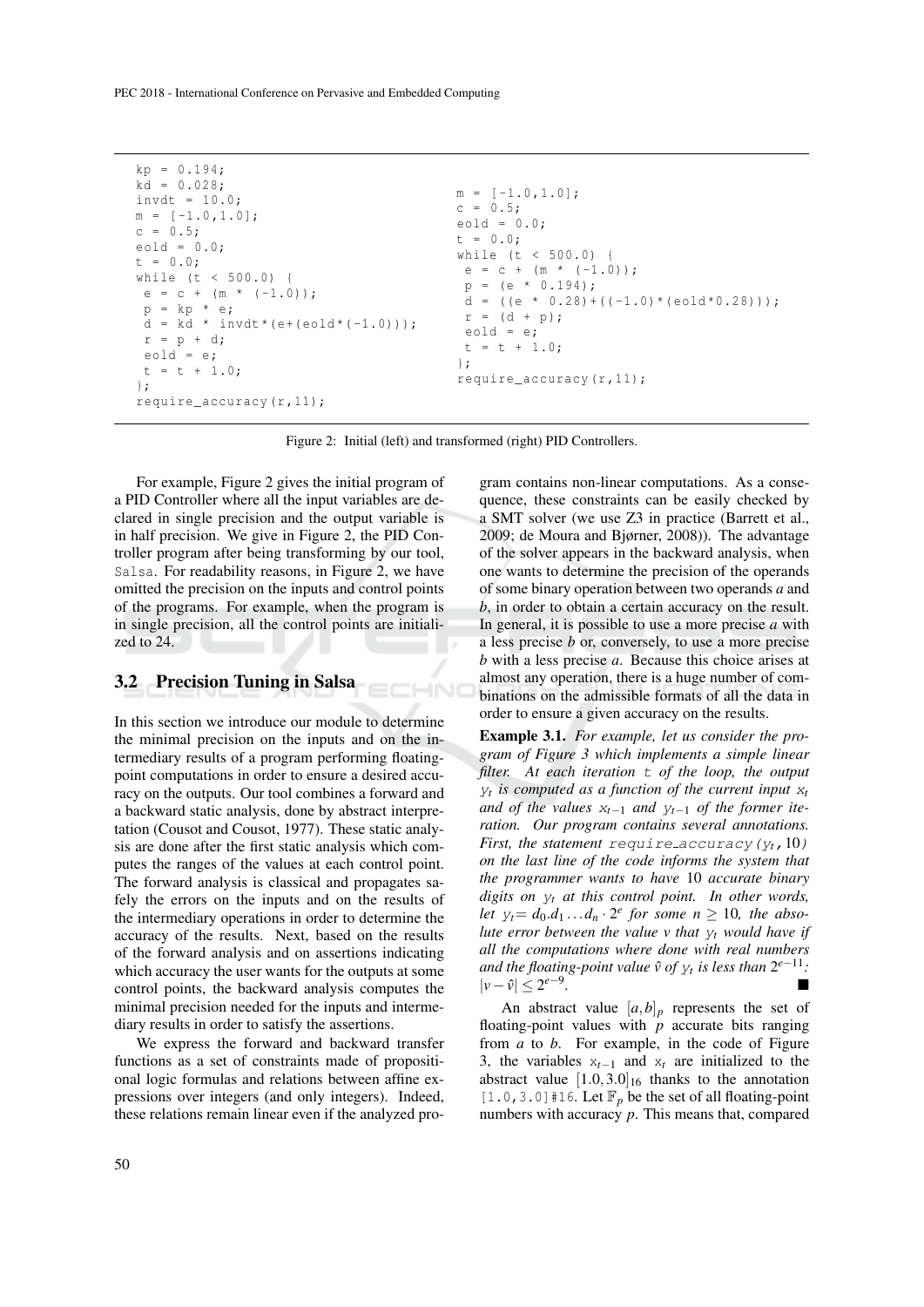```
xt−1 :=[1.0 ,3.0]#16;
xt :=[1.0 ,3.0]#16;
yt−1 :=0.0;
while (c) {
    u :=0.3 * y_{t-1};
    v :=0.7 * (xt + xt−1 );
    yt := u + v;
   yt−1 := yt ;
};
require_accuracy (yt ,10);
                                                                                    x_{t-1}^{|\mathbf{9}|} : = [1.0,3.0]<sup>|9|</sup>; x_t^{|\mathbf{9}|} : = [1.0,3.0]<sup>|9|</sup>;
                                                                                    y_{t-1}^{|10|} : = 0 . 0<sup>|10|</sup>;
                                                                                   while (c) {
                                                                                         |u|^{10} : = 0.3 |10| * |10| y_{t-1} ;
                                                                                         x<sub>t−1</sub>,<br>
v<sup>[10]</sup> :=0.7<sup>|11|</sup> *<sup>|10|</sup> (x<sup>|9|</sup> +<sup>|10|</sup> x<sup>|9|</sup><sub>t−1</sub>);
                                                                                         y_t^{|10|} : = u<sup>|10|</sup> +<sup>|10|</sup> v<sup>|10|</sup>;
                                                                                         y_{t-1}^{|10|} : = y_t^{|10|} ; };
                                                                                   require_accuracy (yt ,10);
                                                                                                                                                                                volatile half xt−1 , xt ;
                                                                                                                                                                            half u, v, y_t;
                                                                                                                                                                               float yt−1 , tmp ;
                                                                                                                                                                               yt−1 :=0.0;
                                                                                                                                                                              while (c) {
                                                                                                                                                                                 u :=0.3 * yt−1;
                                                                                                                                                                                   \tan p := x_t + x_{t-1};
                                                                                                                                                                                    v := 0.7 * tmp;y_t := u + v;yt−1 := yt ;
                                                                                                                                                                                };
 x_{t-1}^{116} : = [1.0,3.0]<sup>|16|</sup>;
 x_t^{|16|} : = [1.0,3.0]<sup>|16|</sup>;
 y_{t-1}^{|52|}: = 0.0<sup>|52|</sup>;
 y_{t-1} :=0.3<sup>[52]</sup> *<sup>[52]</sup> y_{t-1}<br>
y_{t-1}v^{15} :=0.7<sup>|52|</sup> *<sup>|15|</sup> (x_t^{16}<sup>| +|16|</sup> x_{t-1}^{16});
 y_t^{|15|} : = u<sup>[52]</sup> +<sup>[15]</sup> v<sup>[15]</sup> ;
 y_{t-1}^{|15|}: = y_t^{|15|};
                                                                                    x_{t-1}^{|\mathbf{9}|} : = [1.0,3.0]<sup>|9|</sup>; x_t^{|\mathbf{9}|} : = [1.0,3.0]<sup>|9|</sup>;
                                                                                    y_{t-1}^{|\mathbf{8}|} : = 0 . 0<sup>|8|</sup>;
                                                                                    u^{\vert 10 \vert} : = 0 . 3<sup>|8|</sup> *<sup>|10|</sup> y_{t-1}^{\vert 8 \vert} ;
                                                                                    v^{110} : = 0 . 7<sup>|11|</sup> *<sup>|10|</sup> (x_t^{9}<sup>9|</sup> +<sup>|10|</sup> x_{t-1}^{9});
                                                                                    y_t^{|10|} : = u<sup>|10|</sup> +<sup>|10|</sup> v<sup>|10|</sup>;
                                                                                    y_{t-1}^{|10|}: = y_t^{|10|};
                                                                                   require_accuracy (yt ,10);
```
Figure 3: Top left: Initial program. Top middle: Annotations after analysis. Top right: Final program with generated data types Bottom left: Forward analysis (one iteration). Bottom middle: Backward analysis (one iteration).

←

to exact value *v* computed in infinite precision, the value  $\hat{v} = d_0 \cdot d_1 \cdot \cdot \cdot d_n \cdot 2^e$  of  $\mathbb{F}_p$  is such that  $|v - \hat{v}| \leq$ 2<sup>*e*−*p*+1</sup>. By definition, using the function ufp introduced in Equation (3), for any  $x \in \mathbb{F}_p$  the roundoff error  $\mathbf{E}(x)$  on *x* is bounded by  $\mathbf{E}(x) < 2^{\text{ulp}(x)} = 2^{\text{ufp}(x) - p + 1}$ . Concerning the abstract values, intuitively we have the concretization function

$$
\gamma([a,b]_p) = \{x \in \mathbb{F}_p \ : \ a \le x \le b\} \tag{5}
$$

In our example,  $x_t$  and  $x_{t-1}$  belong to  $[1.0, 3.0]_{16}$ which means, by definition, that these variables have a value  $\hat{v}$  ranging in [1.0,3.0] and such that the error between  $\hat{v}$  and the value  $v$  that we would have in the exact arithmetic is bounded by  $2^{\text{ufp}(x)-15}$ . Typically, in this example, this information would come from the specification of the sensor related to x. By default, the values for which no accuracy annotation is given (for instance the value of y*t*−<sup>1</sup> in the example of Figure 3) are considered as exact numbers rounded to the nearest in double precision. In this format numbers have 53 bits of significand (see Figure 1). The last bit being rounded, these numbers have 52 accurate bits in our terminology and, consequently, by default values belong to  $\mathbb{F}_{52}$  in our framework. Based on the accuracy of the inputs, our forward analysis computes the accuracy of all the other variables and expressions. The program in the left bottom corner of Figure 3 displays the result of the forward analysis on the first iteration of the loop. Let  $\vec{\oplus}$  denote the forward addition, the result of  $x_t + x_{t-1}$  has 16 accurate digits since  $\stackrel{\rightarrow}{\oplus}$  (1.0#16, 1.0#16) = 2.0#16,  $\overrightarrow{\oplus}$ (1.0#16, 3.0#16) = 4.0#17,  $\overrightarrow{\oplus}$ (3.0#16, 1.0#16) =

4.0#17,  $\vec{\oplus}$ (3.0#16,3.0#16) = 6.0#16.  $\overset{\rightarrow}{\boxplus}([1.0,3.0]\#16,[1.0,3.0]\#16)=[2.0,6.0]\#16.$ 

The backward analysis is performed after the forward analysis and takes advantage of the accuracy requirement at the end of the code (see the right bottom corner of Figure 3 for an unfolding of the backward analysis on the first iteration of the loop). Since, in our example, 10 bits only are required for  $y_t$ , the result of the addition  $u+v$  also needs 10 accurate bits only. By combining this information with the result of the forward analysis, it is then possible to lower the number of bits needed for one of the operands. Let  $\stackrel{\leftarrow}{\oplus}$  be the backward addition.

**Example 3.2.** For example, for  $x_t + x_{t-1}$  in the as*signment of v*, we have  $\stackrel{\leftarrow}{\oplus}$  (2.0#10, 1.0#16) = 1.0#8,  $\overleftarrow{\oplus}$ (2.0#10,3.0#16) =  $-1.0$ #8,  $\overleftarrow{\oplus}$ (6.0#10,1.0#16) =  $5.0\#9, \stackrel{\leftarrow}{\oplus} (6.0\#10, 3.0\#16) = 3.0\#8.$ 

Conversely to the forward function, the interval function now keeps the largest accuracy arising in the computation of the bounds:

$$
\boxplus ([2.0,6.0]\#10,[1.0,3.0]\#16)=[1.0,3.0]\#9\ .
$$

By processing similarly on all the elementary operations and after computation of the loop fixed point, we obtain the final result of the analysis displayed in the top right corner of Figure 3. This information may be used to determine the most appropriate data type for each variable and operation, as shown in Figure 3. To obtain this result we generate a set of constraints corresponding to the forward and backward transfer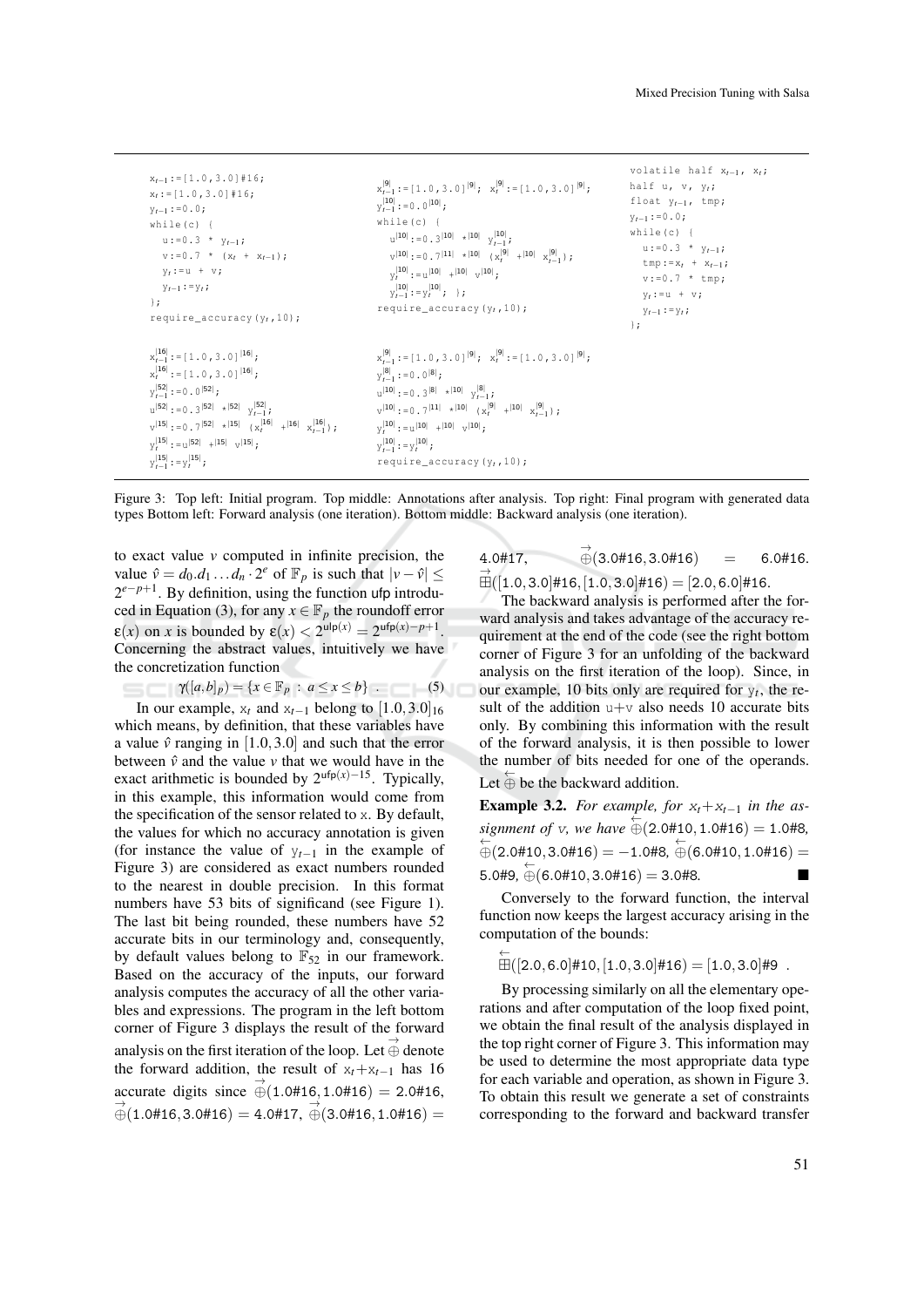functions for the operations of the program. There exist several ways to handle a backward operation: when the accuracy on the inputs *x* and *y* computed by the forward analysis is too large wrt. the desired accuracy on the result, one may lower the accuracy of either *x* or *y* or both. Since this question arises at each binary operation, we would face to a huge number of combinations if we decided to enumerate all possibilities. Instead, we generate a disjunction of constraints corresponding to the minimization of the accuracy of each operand and we let the solver search for a solution. The control flow of the program is also encoded with constraints. For a sequence of statements, we relate the accuracy of the former statements to the accuracy of the latter ones. Each variable  $x$  has three parameters: its forward, backward and final accuracy, denoted  $\operatorname{acc}_F(x)$ ,  $\operatorname{acc}_B(x)$  and  $\operatorname{acc}(x)$  respectively. We must always have

$$
0 \leq \mathsf{acc}_B(x) \leq \mathsf{acc}(x) \leq \mathsf{acc}_F(x) . \tag{6}
$$

For the forward analysis, the accuracy of some variable may decrease when passing to the next statement (we may only weaken the pre-conditions). Conversely, in the backward analysis, the accuracy of a given variable may increase when we jump to a former statement in the control graph (the post-conditions may only be strengthened). For a loop, we relate the accuracy of the variables at the beginning and at the end of the body, in a standard way.

The key point of our technique is to generate simple constraints made of propositional logic formulas and of affine expressions among integers (even if the floating-point computations in the source code are non-linear). A static analysis computing safe ranges at each control point is performed before our accuracy analysis. Then the constraints depend on two kinds of integer parameters: the ufp of the values and their accuracies  $acc_F$ ,  $acc_B$  and  $acc$ . For instance, given control points  $\ell_1$ ,  $\ell_2$  and  $\ell_3$ , the set *C* of constraints generated for  $3.0 + 16^{l_1} + {}^{l_3} 1.0 + 16^{l_2}$ , assuming that we require 10 accurate bits for the result are:

$$
C = \left\{\begin{array}{l} \begin{array}{l} \texttt{acc}_F(\ell_1) = 16, \ \texttt{acc}_F(\ell_2) = 16, \\ r^{\ell_3} = 2 - \max(\texttt{acc}_F(\ell_1) - 1, \texttt{acc}_F(\ell_2)), \\ (1 - \texttt{acc}_F(\ell_1)) = \texttt{acc}_F(\ell_2) \Rightarrow i^{\ell_3} = 1, \\ (1 - \texttt{acc}_F(\ell_1)) \neq \texttt{acc}_F(\ell_2) \Rightarrow i^{\ell_3} = 0, \\ \texttt{acc}_F(\ell_3) = r^{\ell_3} - i^{\ell_3}, \ \texttt{acc}_B(\ell_3) = 10 \\ \texttt{acc}_B(\ell_1) = 1 - (2 - \texttt{acc}_B(\ell_3)), \\ \texttt{acc}_B(\ell_2) = 1 - (2 - \texttt{acc}_B(\ell_3)) \end{array}\right\}
$$

.

For the sake of conciseness, the constraints corresponding to Equation (6) have been omitted in *C*. For example, for the forward addition, the accuracy  $\mathrm{acc}_F(\ell_3)$  of the result is the number of bits between  $\text{ufp}(3.0+1.0) = 2$  and the ufp *u* of the error which is

 $u = \max ( \text{ufp}(3.0) - \text{acc}_F(\ell_1), \text{ufp}(1.0) - \text{acc}_F(\ell_2) ) + i$  $=$  max  $(1 - \text{acc}_F(\ell_1), 0 - \text{acc}_F(\ell_2)) + i$ ,

where  $i = 0$  or  $i = 1$  depending on some condition detailed later. The constraints generated for each kind of expression and command are detailed in (Martel, 2017).

### 4 EXPERIMENTS

In this section, we illustrate the usefulness of our techniques by its application to various programs coming from embedded systems and numerical analysis. We start by giving a brief description of each program considered. Then, we show and discuss the result obtained using our techniques.

- PID Controller: This program implements a controller which aims at maintaining a physical parameter at a specific value known as the setpoint (Damouche et al., 2017a) (see Figure 2),
- Odometry: This program consists of computing the position  $(x, y)$  of a two wheeled robots by odometry (Damouche et al., 2017a), i.e., from the initial position and from the speed of the wheels,
- Linear Filter: This program implements a linear filter in which the value of an output signal is a linear combination of the values of the input sampled signal at the last instants (see Figure 3),
- Linear Regression: This program implements linear regression, a technique for modeling the relationship between a scalar dependent variable *y* and one or more independent variables denoted *X*,
- Horner: This program implements a polynomial evaluation method and is applied to a polynomial of degree 9 (Martel, 2017),
- FPTaylor: This program corrects sensor data in control software, where the output of the sensor is known to be between 1.001 and 2.0 by using Taylor series to narrow the computed error bounds (Damouche et al., 2016b; Solovyev et al., 2015),
- Taylor Series: This program implements the function  $\frac{1}{1-x}$  using Taylor's series.
- Determinant: This program computes the determinant Det(*M*) of a  $3 \times 3$  matrix *M* (Martel, 2017),
- MatVectMul: This program computes a  $3 \times 3$  matrix vector product,
- MatMatMul: This program computes a  $3 \times 3$  matrix matrix product.

Figures 4, 5 and 6 summarize the results obtained for finding a minimal floating-point formats by ensu-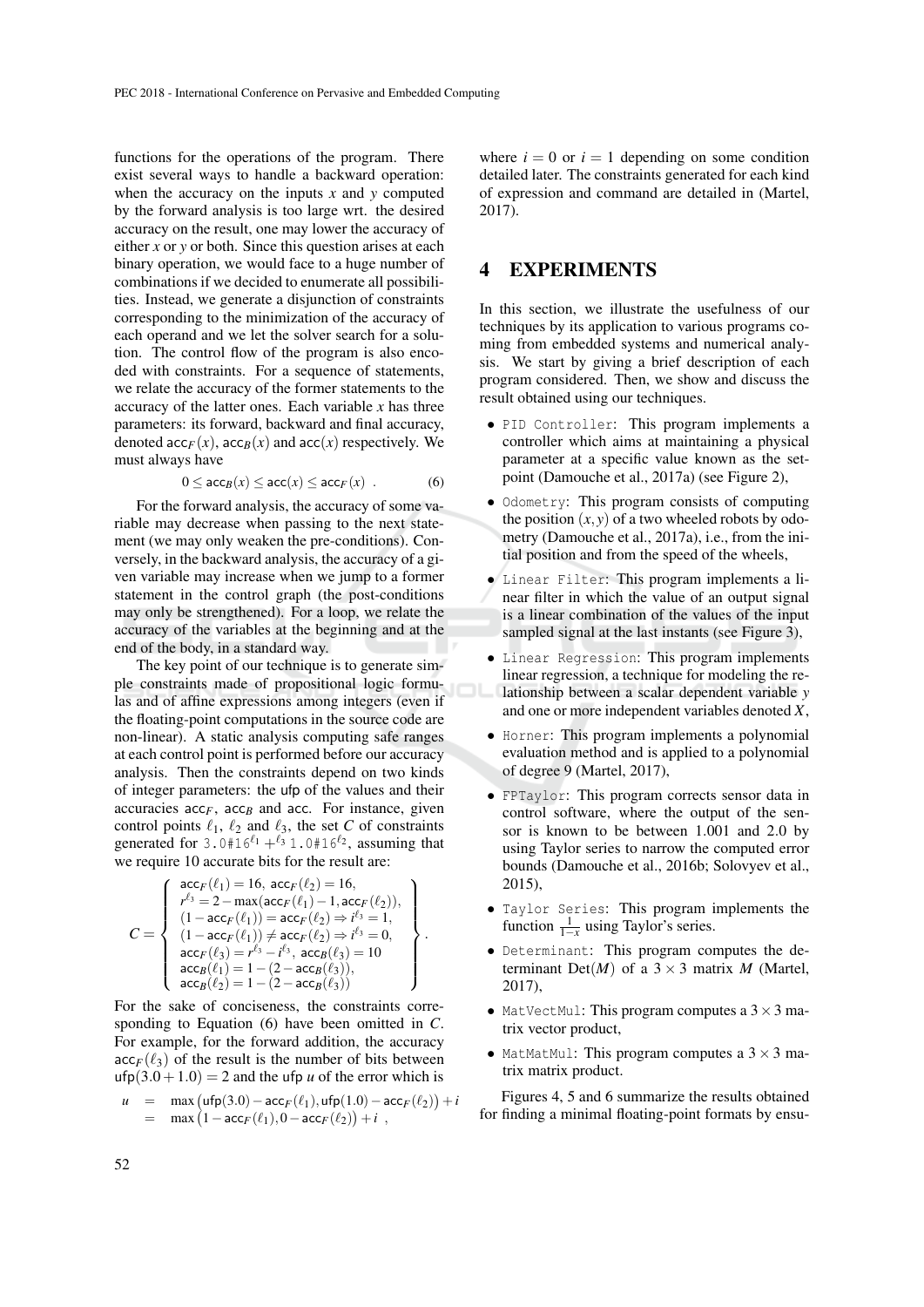|                          | <b>Initial</b> | #nbCPT       | <b>Initial</b> | Prec. Tun. | Improvement | Prec. Tun. | Improvement |
|--------------------------|----------------|--------------|----------------|------------|-------------|------------|-------------|
| Code                     | #nbCP          | after trans. | prec.          | of prog.   | $\%$        | with Salsa | $\%$        |
| PID Controller           | 42             | 34           | 1008           | 381        | 62.2        | 282        | 72.0        |
| Odometry                 | 68             | 70           | 1632           | 486        | 70.2        | 437        | 73.2        |
| Linear Filter            | 30             | 24           | 720            | 278        | 61.3        | 255        | 64.5        |
| <b>Linear Regression</b> | 44             | 28           | 1056           | 585        | 55.4        | 365        | 65.4        |
| Horner                   | 16             | 16           | 384            | 166        | 56.7        | 166        | 56.7        |
| FPTaylor                 | 18             | 20           | 432            | 243        | 43.7        | ٠          | ٠           |
| <b>Taylor Series</b>     | 22             | 22           | 528            | 188        | 64.4        | 155        | 70.6        |
| Determinant              | 72             | 60           | 1728           | 547        | 68.3        | 443        | 74.3        |
| MatVectMul               | 160            | 160          | 3840           | 1570       | 59.1        | 1570       | 59.1        |
| MatMatMul                | 200            | 200          | 4800           | 1990       | 58.5        | 1990       | 58.5        |

Figure 4: Measurements of the improvement of the required precision of programs in single precision.

|                      | <b>Initial</b> | #nbCPT       | <b>Initial</b> | Prec. Tun. | Improvement | Prec. Tun.               | Improvement |
|----------------------|----------------|--------------|----------------|------------|-------------|--------------------------|-------------|
| Code                 | #nbCP          | after trans. | prec.          | of prog.   | $\%$        | with Salsa               | $\%$        |
| PID Controller       | 42             | 34           | 2226           | 914        | 58.9        | 659                      | 70.4        |
| Odometry             | 68             | 70           | 3604           | 1136       | 68.4        | 996                      | 72.3        |
| Linear Filter        | 30             | 24           | 1590           | 616        | 61.2        | 567                      | 64.3        |
| Linear Regression    | 44             | 22           | 2332           | 1157       | 50.4        | 703                      | 69.8        |
| Horner               | 16             | 16           | 848            | 316        | 57.4        | 316                      | 57.4        |
| FPTaylor             | 18             | 20           | 954            | 477        | 50.0        | $\overline{\phantom{a}}$ | ۰           |
| <b>Taylor Series</b> | 22             | 22           | 1166           | 409        | 64.9        | 337                      | 71.1        |
| Determinant          | 72             | 60           | 3816           | 1483       | 61.1        | 1223                     | 67.9        |
| MatVectMul           | 160            | 160          | 8480           | 3650       | 56.9        | 3650                     | 56.9        |
| MatMatMul            | 200            | 200          | 10600          | 4486       | 57.6        | 4486                     | 57.6        |

Figure 5: Measurements of the improvement of the required precision of programs in double precision.

ring a desired accuracy on the outputs. In our experiments, we observe two sides for each program:

- The first side concerns the computation of the number of control points of each program when just using the precision tuning analysis (#nbCP) and then by transforming it and applying the mixed precision analysis using Salsa (#nbCPT).
- The Second side consists of measuring the precision on the output of programs when using the precision tuning analysis (Prog. Prec. Tun.) and then by using Salsa (Salsa Prec. Tun.).

Note that these experiments have been performed on three different precision. More precisely, we have declared all the input variables of programs in single, double and quadruple precision and we have fixed the desired accuracy of the outputs of programs in half, single and double precision, respectively.

For instance, if we take the PID Controller example given in Figure 4, we initially have a precision of 1008 bits (Initial Prec.). This number is obtained by multiplying the number of control points of the program by the precision associated to its inputs. In this case, 1008 corresponds to 42 multiplied by 24 bits (single precision). The initial precision of the PID controller is reduced to 381 bits using only precision tuning analysis (Prog. Prec. Tun.) and to 282

bits while using Salsa (Salsa Prec. Tun.). The percentage of improvement is passed from to 62.2% to 72.0%. In addition, by transforming programs with Salsa, the number of control points is generally decreased. In the case of the PID program, this number passed from 42 control points (#nbCP) to 34 (#nbCPT). This reduction is mainly done because of the transformation applied when using Salsa. Note that, our tuning precision techniques reduces the format of the inputs by an average factor of 60%. Remark that for the FPTaylor example, our tool has failed to solve it. This is why, we represent it with -.

Figure 8 compares the different results obtained with our techniques. It synthesizes the results of figures 4 to 6. We have drawn the values of the precision corresponding to the initial program, to the program using only tuning analysis and to the program transformed by Salsa and this for the different programs formats. More precisely, Figure 8 gives a comparison between all the considered programs in single, double and quadruple precision respectively corresponding to program24, program53 and program113 on the x-axis of Figure 8. The results show that for most programs, we have that when using our tuning analysis, the precision is reduced by more than 50% like the PID controller, odometry, filter, linear regression, etc. In general, we remark that by applying Salsa,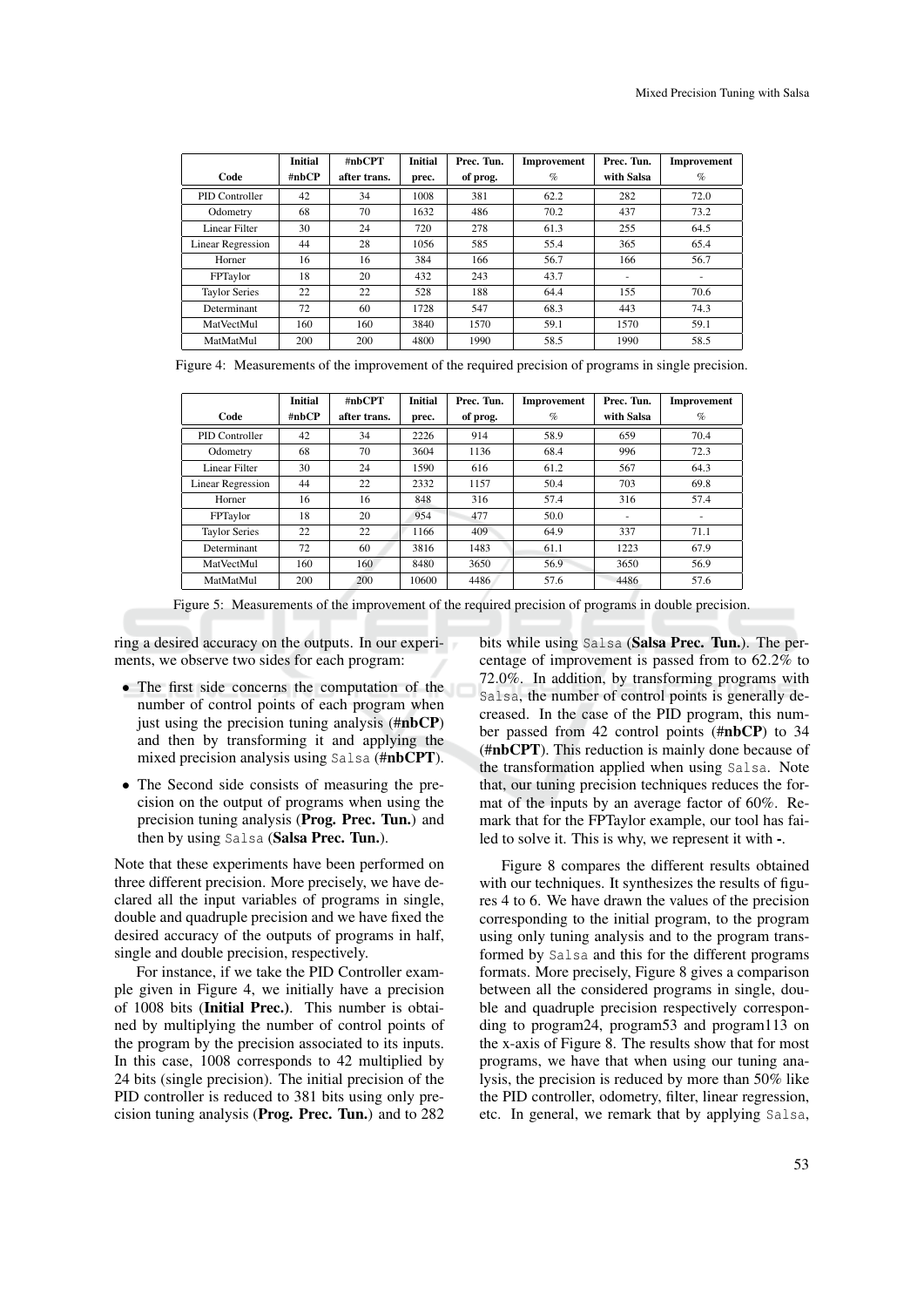|                      | <b>Initial</b> | #nbCPT       | <b>Initial</b> | Prec. Tun. | Improvement | Prec. Tun. | Improvement |
|----------------------|----------------|--------------|----------------|------------|-------------|------------|-------------|
| Code                 | #nbCP          | after trans. | prec.          | of prog.   | $\%$        | with Salsa | $\%$        |
| PID Controller       | 42             | 34           | 4764           | 2103       | 55.6        | 1500       | 68.3        |
| Odometry             | 68             | 70           | 7684           | 2586       | 66.3        | 2243       | 70.8        |
| Linear Filter        | 30             | 24           | 3390           | 1370       | 59.5        | 1263       | 62.7        |
| Linear Regression    | 44             | 28           | 4972           | 2433       | 51.0        | 1457       | 70.7        |
| Horner               | 16             | 16           | 1808           | 796        | 55.9        | 796        | 55.9        |
| FPTaylor             | 18             | 20           | 2034           | ۰          |             |            | ۰           |
| <b>Taylor Series</b> | 22             | 22           | 2486           | 902        | 63.7        | 743        | 70.1        |
| Determinant          | 72             | 60           | 8136           | 3571       | 56.1        | 1223       | 84.9        |
| MatVectMul           | 160            | 160          | 18080          | 8290       | 54.1        | 8290       | 54.1        |
| MatMatMul            | 200            | 200          | 22600          | 10054      | 55.5        | 10054      | 55.5        |

Figure 6: Measurements of the improvement of the required precision of programs in quadruple precision.

|                          | Single Prec. (24 bits) |                  | Double Prec. (53 bits) | Quad. Prec (113 bits)   |                  |                  |
|--------------------------|------------------------|------------------|------------------------|-------------------------|------------------|------------------|
| Code                     | Prog. Exec. Time       | Salsa Exec. Time | Prog. Exec. Time       | <b>Salsa Exec. Time</b> | Prog. Exec. Time | Salsa Exec. Time |
| PID Controller           | 0.060                  | 0.048            | 0.056                  | 0.040                   | 0.044            | 0.028            |
| Odometry                 | 0.048                  | 0.032            | 0.044                  | 0.036                   | 0.036            | 0.032            |
| Linear Filter            | 0.028                  | 0.024            | 0.032                  | 0.028                   | 0.036            | 0.028            |
| <b>Linear Regression</b> | 0.028                  | 0.024            | 0.036                  | 0.024                   | 0.036            | 0.024            |
| Horner                   | 0.024                  | 0.020            | 0.032                  | 0.032                   | 0.028            | 0.016            |
| FPTaylor                 | 0.020                  | 0.016            | 0.036                  | 0.032                   | 0.040            | 0.036            |
| <b>Taylor Series</b>     | 0.024                  | 0.024            | 0.032                  | 0.028                   | 0.036            | 0.028            |
| Determinant              | 0.052                  | 0.036            | 0.044                  | 0.040                   | 0.052            | 0.048            |
| MatVectMul               | 0.068                  | 0.056            | 0.052                  | 0.040                   | 0.068            | 0.064            |
| MatMatMul                | 0.072                  | 0.056            | 0.080                  | 0.068                   | 0.068            | 0.052            |

Figure 7: Execution time measurements of programs.

the precision of programs is improved by an average of about 10 additional percents compared to the direct tuning analysis. Otherwise, in some cases, like the program that computes the matrix vector product, or the matrix matrix product, there is no more improvement. These results are very representative since it allows to decrease widely the precision of programs. It will be more interesting if we could improve even more the accuracy of programs by finding new techniques and strategies. Indeed, in future work we plan to improve Salsa for this situation by modifying our program transformation in order to favor the precision tuning analysis and not only the accuracy during the rewriting of the expressions.

In the other side, we have measured the execution time of programs. More precisely, for each program, we measure the execution time required by the the program performing just the precision tuning analysis (Prog. Exec. Time) and then when applying Salsa (Salsa Exec. Time) and this for single, double and quadruple precision. Figure 7 summarized the different results obtained. For instance, if we consider the PID Controller program, it takes 0.060 seconds for execution when using the precision tuning analysis while it takes 0.048 seconds when applying Salsa. For the other programs, the execution time is almost always improved.

These results shown the efficiency and the usefulness of our techniques on saving memory space, reducing the CPU usage, decreasing the bandwidth usage and reducing the execution time of each program.

## 5 CONCLUSION

In this article, we have studied how to find an efficient precision with a better accuracy of variables of programs. The originality of the idea is to improve the numerical accuracy, by using our tool Salsa, and simultaneously minimize the precision on the outputs of variables of programs using precision tuning analysis. We have experimented our techniques to optimize the precision and the numerical accuracy programs at once. The experiments shown that the precision of the programs has been minimized by an average factor of 60%. Also, we have shown that by optimizing the precision and the accuracy, the execution time of programs is improved.

In our future work, it would be interesting to extend our techniques to design efficient heuristic refinement that automatically determines and specifies a least format and a precise range of precision for each variable of the program. This allows one to further reduce the used memory space, CPU and bandwidth.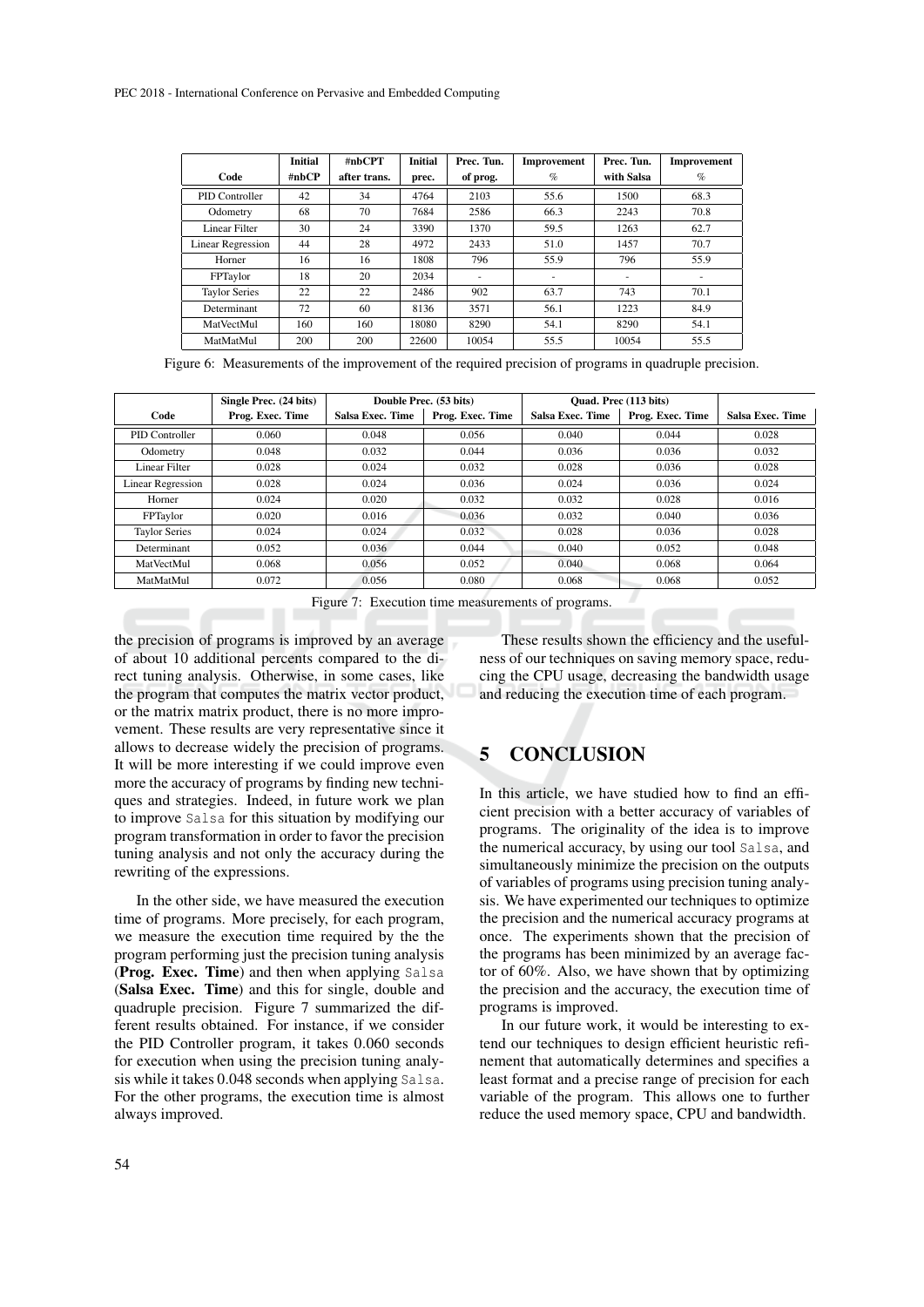

Figure 8: Improvements of the required precision of programs in single, double and quadruple precision.

Another perspective is to apply our techniques to other languages used for the design of critical embedded systems. In particular, it would be of great interest to have such a type system inside a language used to build critical embedded systems such as the synchronous language Lustre (Caspi et al., 1987). In this context numerical accuracy requirements are strong and difficult to obtain.

## REFERENCES

- ANSI/IEEE (2008). *IEEE Standard for Binary Floating-Point Arithmetic*. SIAM.
- Barr, E. T., Vo, T., Le, V., and Su, Z. (2013). Automatic detection of floating-point exceptions. In *POPL '13*, pages 549–560. ACM.
- Barrett, C. W., Sebastiani, R., Seshia, S. A., and Tinelli, C. (2009). Satisfiability modulo theories. In *Handbook of Satisfiability*, volume 185 of *Frontiers in Artificial Intelligence and Applications*, pages 825–885. IOS Press.
- Bertrane, J., Cousot, P., Cousot, R., Feret, J., Mauborgne, L., Miné, A., and Rival, X. (2011). Static analysis by abstract interpretation of embedded critical software. *ACM SIGSOFT Software Engineering Notes*, 36(1):1– 8.
- Boldo, S., Jourdan, J., Leroy, X., and Melquiond, G. (2015). Verified compilation of floating-point computations. *J. Autom. Reasoning*, 54(2):135–163.
- Caspi, P., Pilaud, D., Halbwachs, N., and Plaice, J. (1987). Lustre: A declarative language for programming synchronous systems. In *ACM Symposium on Principles*

*of Programming Languages*, pages 178–188. ACM Press.

- Chiang, W., Baranowski, M., Briggs, I., Solovyev, A., Gopalakrishnan, G., and Rakamaric, Z. (2017). Rigorous floating-point mixed-precision tuning. In *POPL*, pages 300–315. ACM.
- Cousot, P. and Cousot, R. (1977). Abstract interpretation: A unified lattice model for static analysis of programs by construction or approximation of fixpoints. In *Principles of Programming Languages*, pages 238–252.
- Damouche, N. and Martel, M. (2017). Salsa : An automatic tool improve the accuracy of programs. In *6th International Workshop on Automated Formal Methods, AFM*.
- Damouche, N., Martel, M., and Chapoutot, A. (2016a). Data-types optimization for floating-point formats by program transformation. In *International Conference on Control, Decision and Information Technologies, CoDIT 2016, Saint Julian's, Malta, April 6-8, 2016*, pages 576–581.
- Damouche, N., Martel, M., and Chapoutot, A. (2017a). Improving the numerical accuracy of programs by automatic transformation. *STTT*, 19(4):427–448.
- Damouche, N., Martel, M., and Chapoutot, A. (2017b). Numerical accuracy improvement by interprocedural program transformation. In Stuijk, S., editor, *Proceedings of the 20th International Workshop on Software and Compilers for Embedded Systems, SCOPES 2017, Sankt Goar, Germany, June 12-13, 2017*, pages 1–10. ACM.
- Damouche, N., Martel, M., Panchekha, P., Qiu, C. Sanchez-Stern, A., and Tatlock, Z. (2016b). Toward a standard benchmark format and suite for floatingpoint analysis. In S. Bogomolov, M. Martel, P. P., editor, *NSV*, LNCS. Springer.
- Darulova, E. and Kuncak, V. (2014). Sound compilation